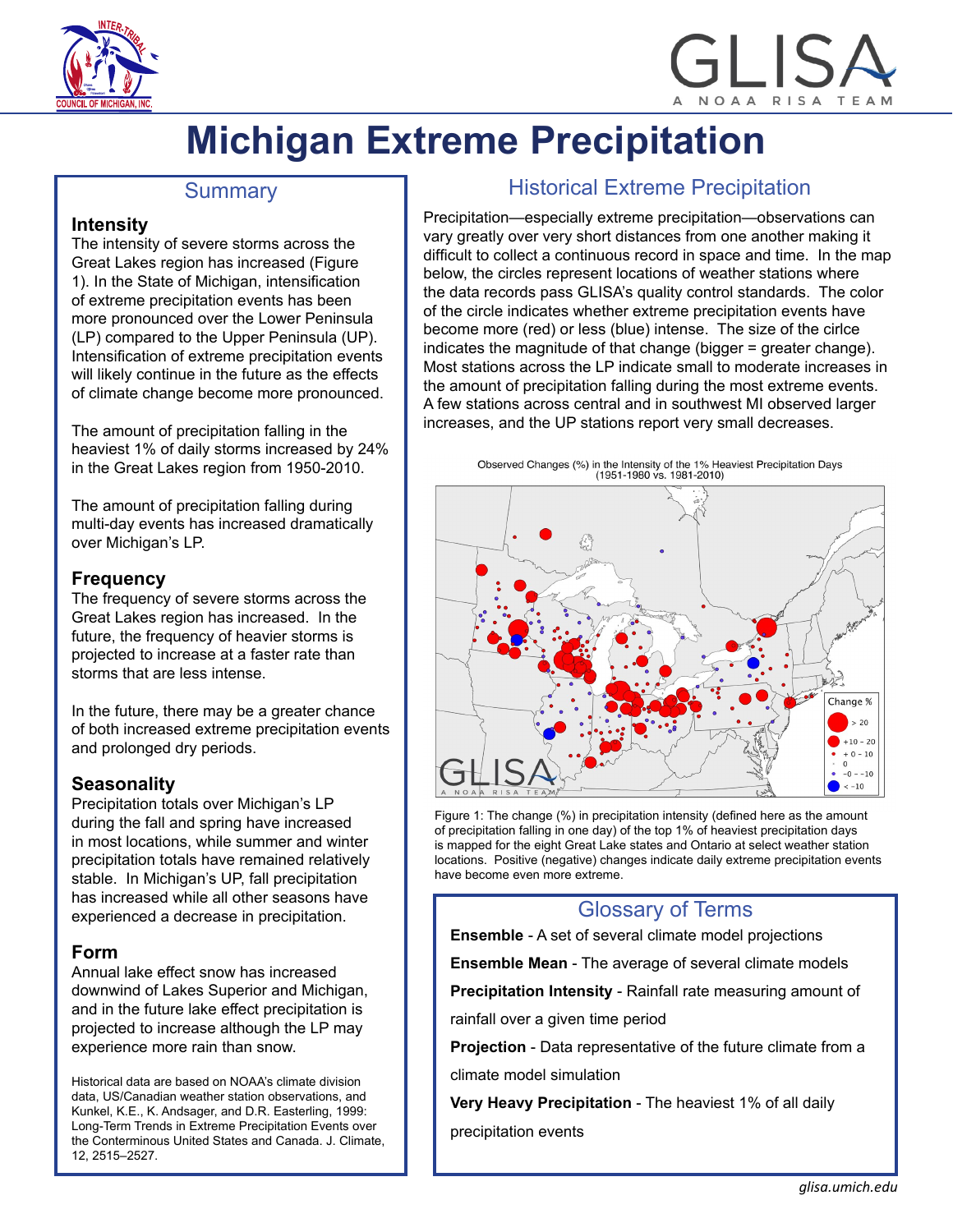



# Future Extreme Precipitation

In the future, more extreme precipitation events are anticipated. The change in days receiving one, two, and three-inches of precipitation by the mid-21<sup>st</sup> century are presented here. Since extreme events are, by definition, uncommon the numbers reported are in units of days per decade to avoid reporting fractions of a day.

The maps (Figure 2) of future projections are based on the average of an ensemble of six regional climate models.<sup>1</sup> The lower and upper range of the ensemble, which characterizes the difference between models, is reported in Table 1 for Michigan.





Table 1: Future change in number of days (per decade) with over 1, 2, and 3 inches of precipitation by mid-century for MI sub-regions. The reported range spans the lower to upper bound of projections in the ensemble. In every region at least one model projected a decrease in the number of days.

|             | $1+$ Inches                         | 2+ Inches                               | 3+ Inches   |
|-------------|-------------------------------------|-----------------------------------------|-------------|
| Western UP  | -8 to 32 (days/decade)              | $-8$ to 16                              | $-8$ to $8$ |
| Eastern UP  | $-8$ to 24                          | $-8$ to $8$ (up to $16$ in<br>far east) | $-8$ to $8$ |
| Northern LP | $-8$ to 24                          | $-8$ to $8$                             | $-8$ to $8$ |
| Southern LP | -8 to 24 (up to 40<br>in southeast) | $-8$ to 16                              | $-8$ to $8$ |

**Changes in Days/Decade with 1+ Inches Precipitation** On average, the State of Michigan is projected to experience more days with 1+ inches of precipitation by mid-century. In most parts of the State, 8 to 16 more days/decade are projected. In the northern LP and south western LP increases may be smaller (0 to 8 more days/decade). The western UP is one particular region where some models diverge - two of the six models project over 24 more days/decade receiving 1+ inches of precipitation, and one model projects a slight decrease (0 to 8 fewer days/decade).

**Changes in Days/Decade with 2+ Inches Precipitation** On average, the State of Michigan is projected to experience up to 8 more days/decade of 2+ inches of precipitation by mid-century. Individual models indicate slightly more extreme precipitation in small pockets of the State, particularly

southeast MI. Parts of the central LP show decreases and

increases depending on the model.

**Changes in Days/Decade with 3+ Inches Precipitation** On average, the State of Michigan is projected to experience up to 8 more days/decade of 3+ inches of precipitation by midcentury. There is very little variability among individual models indicating all would suggest a similar future change in extreme precipitation at the 3+ inches/day threshold. Two models suggest slight decreases of 3+ inch precipitation days in the central LP.

Figure 2: Maps of the projected change in days with 1+, 2+, and 3+ inches of precipitation by the mid-21<sup>st</sup> century (2040-2059 compared to 1980-1999). The Ensemble mean (average of 6 high-resolution regional climate models) is mapped.

Projected Change in Days with 3+ Inches Precipitation

1 The six models are the dynamically downdownscaled projections for the Great Lakes region available from the Center for Climatic Research, Nelson Institute, University of Wisconsin-Madison (http://nelson.wisc.edu/ccr/resources/dynamical-downscaling/index.php)

Days per Decade  $\bf{8}$  $\,$  O  $-8$  $-16$  $-24$  $-32$  $-40$